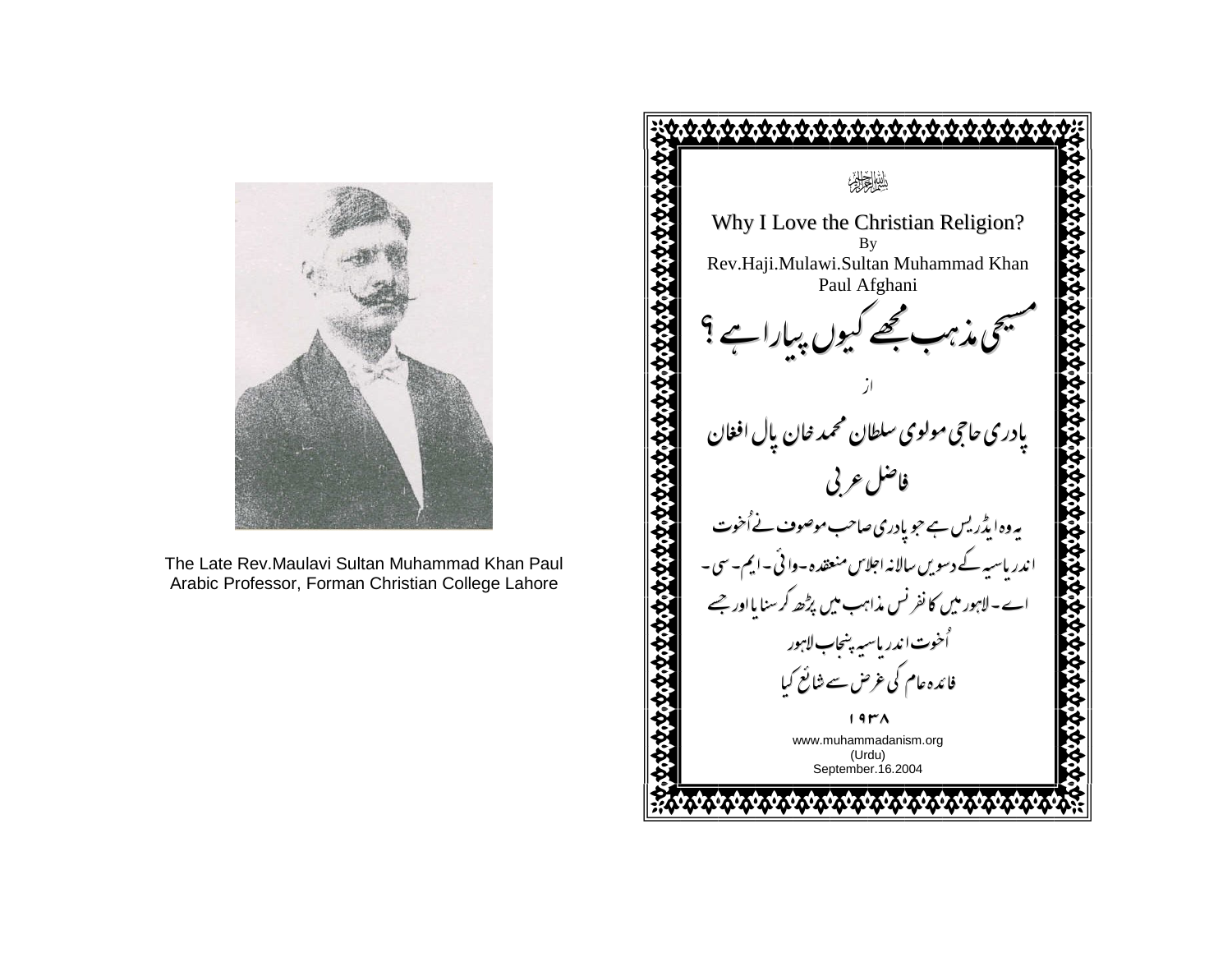

| فليخرش         |                    |         |
|----------------|--------------------|---------|
| سفج            | تنمون              | مبرشمار |
| ı              | یہ محبت کامذہب ہے: |         |
| ٣              | مواخات             |         |
| ۵              | نحات               | ۲       |
| ٨              | خداشناسی           |         |
| ٨              | ۔<br>خدا کی صفات   |         |
| $\blacksquare$ | ثبوت وجود خالق     |         |
| ۱۳             | نتبجه              |         |
| ۱۴             | ا نسانی قدرومنزلت  | ۴       |
| ۵ ا            | اعمال اور نبیت     |         |
| ۱٦             | خدا کې مرضي        |         |
| ۱٦             | خلقت اور خايت      |         |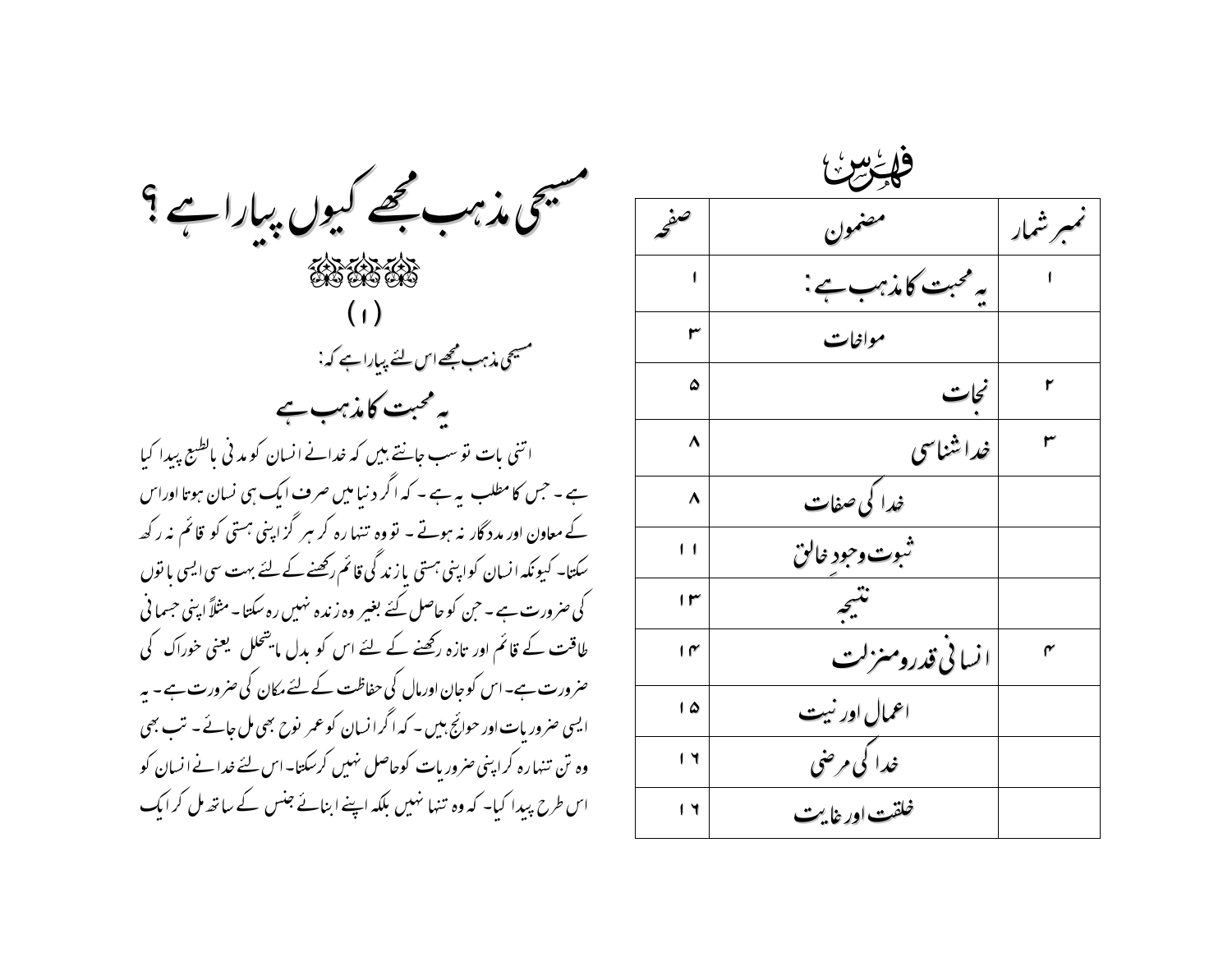منىجى نے اس محبتانہ سلوک کو نہایت نوشیح کے ساتھ ببان فرمایا ہے - کہ " حبو تم چاہئے ہو کہ لوگ تہارے ساتھ کریں۔ تم بھی ان کے ساتھ وہی کرو"۔اسی فقرہ کو سعدی علیہ الرحمۃ نے یوں ببان کیا ہے۔ کہ آنچہ ہہ خود نہ پسندی بدیگراں پسند۔ مقدس پولوس اس محبتانہ سلوک کی نسبت فرماتے ہیں کہ : " ساری سٹریعت پر ایک ہی بات سے پورا عمل ہوجاتاہے۔ یعنی اس سے کہ تواپنے پڑوسی سے اپنی ما نند محبت رکھ"( گلتیوں ۵ : ۔ ۵ ا )۔

مواخات

ہمارے منجی نے نہ صرف ہمیں یہ تعلیم دی ہے - کہ ہم دوسروں کے ساتھ محبتانہ سلوک کریں- بلکہ ہمیں بہ بھی بتلادیا ہے کہ تم دوسرے انسانوں کے ساتھ ہر گزمحبتا نہ سلوک نہ کرسکوگے ۔ جب تک تم یقین نہ کرو کہ ایک انسان دوسرے انسان کا نہ صرف ہم جنس ہے۔ بلکہ ایک دوسرے کا ہجائی ہے۔ چنانچہ آپ نے ہمیں یہ تعلیم دی کہ تم خدا کو یوں خطاب کرو۔کہ " اے ماپ " حجب انسان یقین کرتاہے۔ کہ خدا ہمارا پاپ ہے نولازماً یہ یقین کریگا۔ کہ ہم سب خدا کے فرزند بیں۔ اور حب ہم خدا کے فرزند ہوئے تو یقیناً ایک دوسرے کے بھائی ٹھہرے۔ جب ہم ایک دوسرے کے بھائی ٹھہرے توایک خاندان کے مختلف افراد ہوئے ۔اورایے افراد جنہیں اُخوت یعنی برادری کی نسبت اور تعلق ہے۔ حب ایک انسان دوسمرے انسان کواپنا سا ئی

مدد گار اور معاون کے طور پر رہے۔ اسی اجتماع حالت کا نام تمدن ہے۔ اور حیونکہ انسان مد فی بالطبع پیدا ہوا ہے۔اس لئے بجائے تنہارہنے کے وہ دوسمرے انسان کے پاس رہنے کوزیادہ پسند کرتاہے۔

انسان گاؤں ،قصبوں اور شہروں میں اس لئے بسنے کی کوشش کرتا ہے کہ وہ جا نتاہے ۔ کہ میں ایک حالت پر قائم نہیں رہ سکتا ہوں۔ اگرانج میں سالم الاعضا ہوں۔ ممکن ہے کہ کل بے دست ویا ہوجاؤں اگرانج میں حوان اور زورآور ہوں ۔ ممکن ہے کہ چند د نوں کے بعد پیر فر توت اور نا نواں ہوجاؤں۔ گو آج دولت مند او رامیر ہوں۔ لیکن بہت ہی ناممکن ہے کہ کل میں دمڑی دمڑی کا محتاج ہوجاؤں اور دوسروں کا دست نگر بن جاؤں۔ اس لئے مجھ کو ایسے مدد گار کی حنر ورت ہے ۔ حبواس قسم کے مصائب میں میری مدد کرے۔اس فطری اصول کومد نظر رکھ کر ہمارے منجی نے ہمیں یہ تعلیم دی کہ" تواپنے پڑوسی کواپنی ما نند پبار کر"۔ پڑوسی سے بہ مراد نہیں کہ حس کی دیوار ہماری دیوار سے ملی ہوئی ہو۔ بلکہ اس سے مراد وہ نسلی اور جنسی اشتراک ہے ۔ حبو تمام بنی نوع انسان پر شامل ہے۔ یعنی جہاں کھمیں کوئی انسان کسی مصیبت پاسخت میں مبتلا ہو۔ توہر ایک مسیحی پر یہ فرص ہے ۔ کہ وہ اس مصیبت زدہ وآفت رسید شخص کی مصيبت وآفت كو بعينه اپني مصيبت ، آفت اور ثكليف سمجھے- اور بہ ظاہر ہے کہ اگرایک انسان دوسرے انسان کی نکالیف کواپنی ٹکالیف نصور کرے۔ نو اس کے ساتھ وہی سلوک کر لگا حبو وہ اپنے ساتھ کرنا چاہتا تھا۔ ایک جگہ اور ہمارے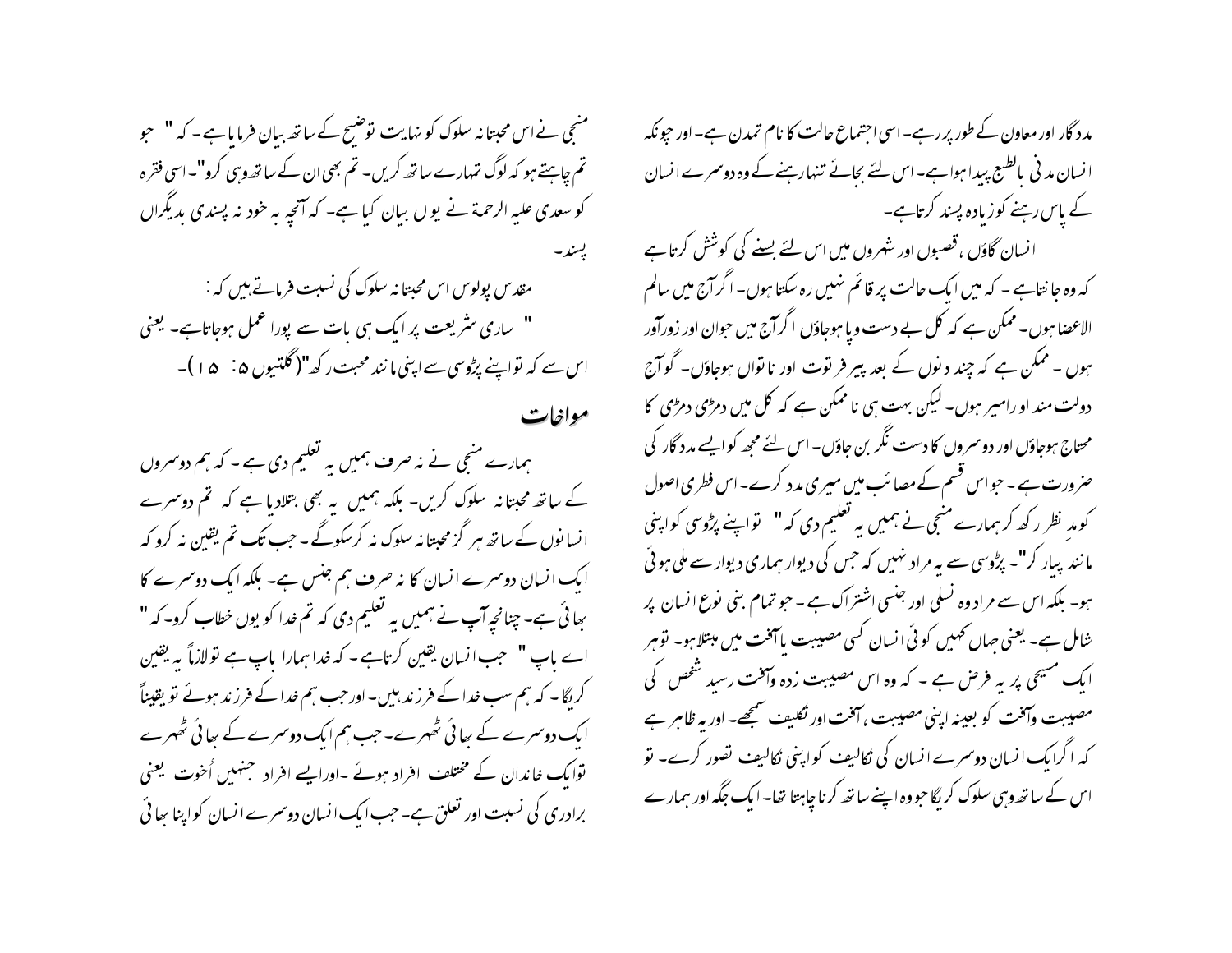الغرض حپونکہ مسیحی مذہب کی یہ تعلیم ہے۔ کہ ہم سب خدا کے فرزند ہیں ۔ اس لئے مسیحیت میں کوئی اعلیٰ واد ٹی ،آزاد، اور غلام نہیں۔ بلکہ یہ حیثیت انسان ہونے کے اورا سکے تمام لوازمات کے ہم سب یکساں اورایک دوسرے کے برابر اور برادر بیں۔ یہی وجہ ہے کہ مسیحیت کسی انسان کو دوسرے انسان پر فوقیت اور بر تری کے دعویٰ کی اجازت نہیں دیتی ہے۔ چنانچہ مقدس پولوس لکھتے ہیں کہ : " خدا نے دنیا کے تھروروں کو حین لیا۔ کہ زور آوروں کو سٹرمندہ کرے اور خدا نے د نیا کے ٹم پنوں اور حقیروں کو بلکہ بے وحودوں کو حی لیا کہ وجودوں کو نیست کرے ۔ تاکہ کوئی بشر غدا کے پامنے فخر نہ کرے"(۱ کرنتھیوں سے ۲۸ <sup>:</sup> ۲۸)۔ あいあい  $(r)$ سمسیحی مذہب مجھے اس لئے پیار ہے : کہ یہ انسان کوخداکے ساتھ ملاتاہے اور ہمیں یہ تعلیم دیتاہے کہ انسان کی پیدائش کامقصد ہی یہی ہے ۔ کہ وہ ایک لمحہ کےلئے اپنے خالق اورمالک کی حصنوری اور پر تو سے دور نہ رہے۔

سمجھنے لگتاہے۔ نواس کے ساتھ وہی سلوک کرتاہے۔ حبوابک نیک بخت سائی اپنے دوسرے بعائی کے ساتھ کرناچاہتاہے۔ یہی وجہ ہے کہ ہمارے منتجی نے ہمیں یہ تاکید فرما ئی ہے۔ کہ حیونکہ تم خدا کے فرزند اورا یک خاندان کے افراد ہو۔اس لئے ہر قسم کے بغض وعداوت اور کینہ نوزی سے پرہیز کرو۔ "اگر کوئی تم پر لعنت کرے تو تم اس کے لئے بر کت چاہو۔اگر کوئی تہارے گال پر طمانحیہ مارے نو تم دوسمری اس کی طرف پھیر دو"۔ یعنی اگر کوئی تہیں ایذا پہنچانے اور ستانے تو تم خوشی کے ساتھ اس کی برداشت کرو- اور سر گز ا نتقام لینے کی یا نقصان پہنچانے کی کوشش مت کرو-چنانچہ خو دہمارے منبی نے عملاً ہمیں یہ بتلایا۔ کہ کس طرح ایک مسیحی کو دوسمروں کے ساتھ محبتانہ برتاؤ کرنامناسب ہے۔ جب آپ کوآپ کے خون کے پیاسے یہودیوں نے رومی گور نر کے باتھ گرفتار کروا ما- اورآپ کوایسی ایسی تکلیفیں اور ایذا ئیں دی گئیں کہ حٖن کے بیان کرنے سے زبان اور قلم یکسر قاصر بیں اور بالاہخر آپ کو بے ا نتہا گکلیف کے ساتھ صلیب پر حیڑھا یا۔ نواس وقت عین ایسی نکالیف میں حن کو کوئی انسان برداشت نہیں کرسکتا۔آپ نے به فرمایا که : "اے پاپ ان کو معاف کر - کیونکہ یہ نہیں جانتے کہ کیا کرتے ہیں  $-(r_{\Gamma} \cdot r_{\Gamma})$ لوقاس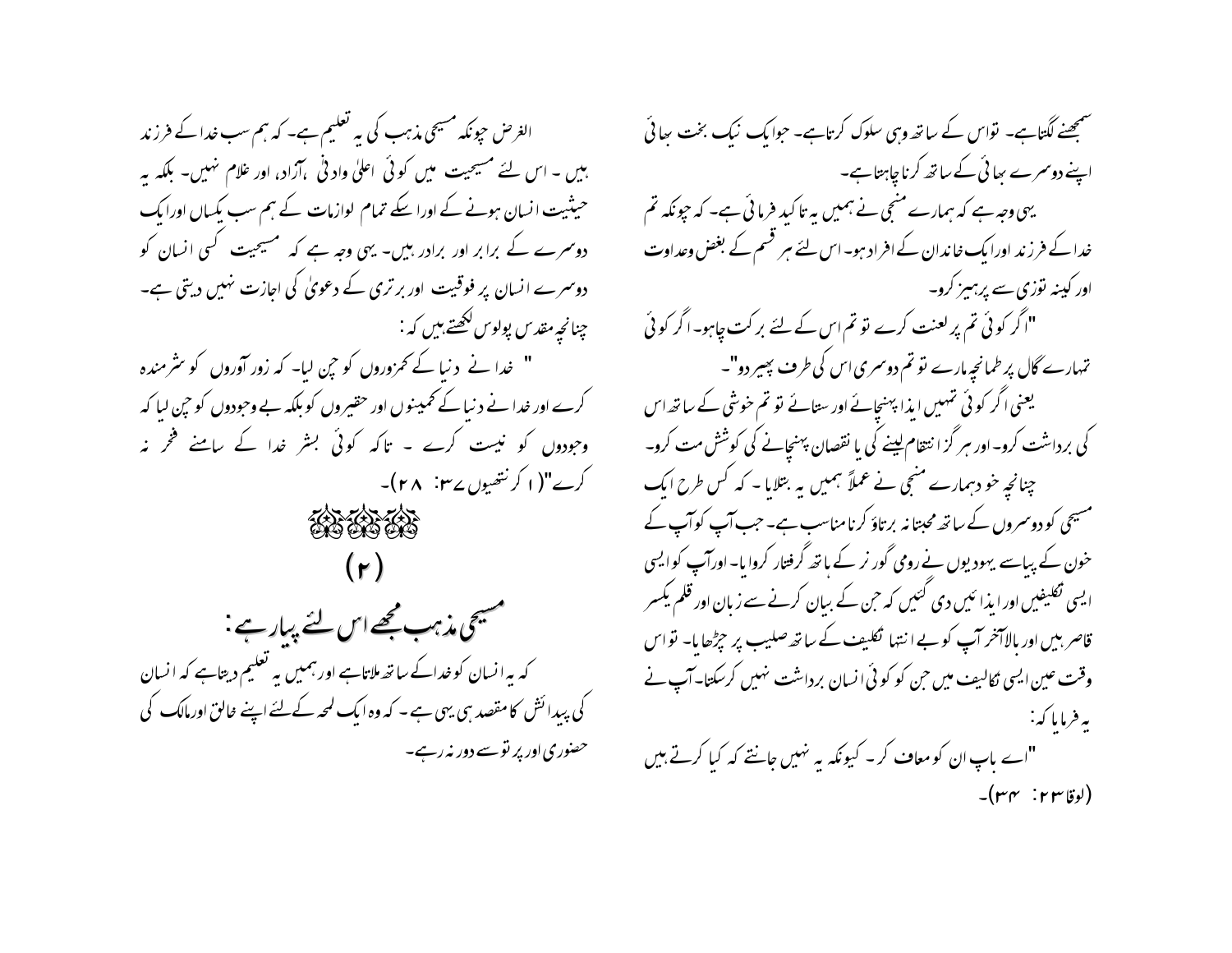قربت اور مواصلت پیدا کرسکتاہے۔اگر ہم انسان کے قویٰ کو تحلیل اور تجزیہ کرکے دیکھیں تومعلوم ہوجائیگا کہ انسان میں بہت سی قوتیں بیں۔ حن کاعلیحدہ علیحدہ میدان عمل ہے۔انهی قویٰ کوعالمان علم اخلاق نے تین بڑی شاخوں میں گفشیم کیاہے۔ یعنی قوت شوافی، قوت عضبی اور قوت ملکی میں۔ ان تین قو توں میں سے پہلی دوقو توں کا تعلق انسان کی د نباوی خواہشات اورجذ بات کے ساتھ ہے۔ صرف آخری قوت کا تعلق انسان کی روحانی نشوونما کےساتھ ہے۔ یہی سبب ہے کہ انسان کے دل میں جب نیکی کرنے کا ارادہ پیدا ہوتاہے تو باقی دو قوتیں اس کے ارادہ میں مزاحم ہو تی بیں۔اور بجائے اس کے کہ وہ نیکی کرے - یدی اور مصیبت میں گرفتار ہوجاتاہے- انسان توبہت ہی چاہتاہے کہ وہ خدا کے ساتھ ربط وضبط پیدا کرے۔ خدا کے دیدار سے مشرف ہوجائے۔ لیکن یہ مخالف اور سمر کش قوتیں اس کے دل پر گناہوں کا پردہ ڈال کراس کو خدا کے وصل سے محروم رکھتی ہیں۔ پس حب تک یہ قوتیں اپنے کمال میں بین- اس وقت تک ممکن نہیں کہ انسان گناہوں سے رہائی حاصل کرسکے۔ پس انسان کا گناہ سے پچنے اور خدا سے ملنے کا صرف ایک ہی طریقہ ہے اور وہ یہ ہے کہ قوت ملکی کو طاقت پہنچائی جائے-تاکہ قوت ملکی اپنے حریف او رمخالف قویٰ پر غالب آکر ان کی مزاحمت کو پاش پاش کردے۔ چنانچہ ہمارے منجی نے سب سے اول یہی کام

کیا – وہ اپنے ایما ندار بندوں کے دلوں کو روح القدس سے معمور کرتے ہیں۔ اور

انسان کی فطرت میں یہ ایک عجیب مات ہے کہ حب وہ کسی اچھی چیز کو دیکھ لیتاہے ۔ نواس کے دل میں یہ خواہش پیدا ہوجاتی ہے۔ کہ وہ اس چیز کے بنانے والے پا کاریگر کو بھی دیکھ لے۔مثلاً اگر آپ کسی اچھی تصویر کو دیکھ لیں۔ تو فی الفور آپ کے دل میں یہ خواہش پیداہو گی کہ کاش میں اس تصویر کے بنانے والے کو بھی دیکھ لپتا اوراس کےباتھ جپوم لپتا۔حس نے ایسی اچھی نصویر بنائی۔ اسی طرح حب ہم خدا کی مخلوقات اور ان کے نظام اور ترتیب کودیکھتے ہیں اور بالخصوص جب انسان اوراس کے قویٰ پر عور کرتے ہیں ۔ توہمارے دل میں خود بخود بہ خواہش اور تمنا پیدا ہوجاتی ہے۔ کہ کاش ہم اپنے خالق اورمالک کو بھی دیکھ لیتے۔

اس کی صحبت اور فیصان سے مستفید ہوتے۔ اور اس کے نورا نی جلال میں مگن رہتے۔ لیکن افسوس اور صدا افسوس کہ ہماری یہ تمنا پوری ہو ٹی نظر نہیں آتی ۔اگرچہ بہت سے لوگوں نےاس وصل الہٰیٰ کے مختلف طریقے بتلائے بیں ۔ حن کو ہم مذہب <del>ک</del>ہتے ہیں ۔ لیکن پھر بھی تشنگان معرفت کی پیاس نہیں بھحتی اورہم اپنے مالک کے وصال سے ویسے ہی دور رہتے ہیں۔ جس طرح کہ روزاول میں دور تھے۔آخر کیوں؟

اس لئے کہ خدا نور ہے اور سمرایا پاک ہے۔اس لئے کوئی ظلمت آگین گنہگار اور ناپاک انسان خدا کے حصنور ٹھہر نہیں سکتا ہے۔ اور نہ خدا کے ساتھ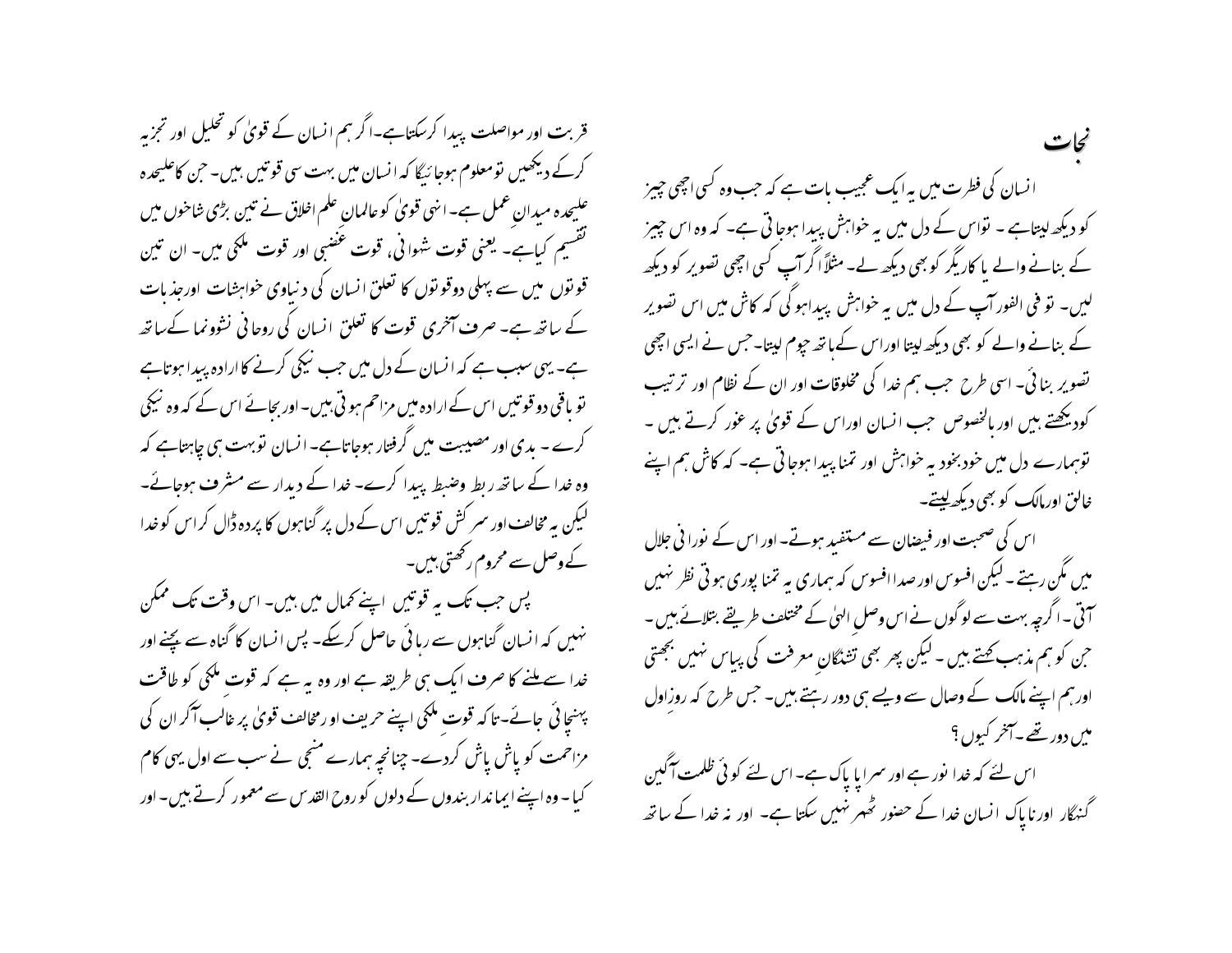روح القدس سے معمور کرتے ہیں ۔ اور روح القدس کا کام ہی بہی ہے۔ کہ وہ قوت ملکی کو الہٰیٰ اور آسما فی طاقت سے بھر دیتاہے - جب قوت ملکی کا تعلق روح القد س کے ساتھ مشحکم ہوجاتاہے۔ تب وہ ترقی کرتی جاتی ہے ۔ اور روح القدس کے ساتھ مشحکم ہوجاتاہے۔ تب وہ ترقی کرتی جاتی ہے۔ اور روح القدس کے فیض سے اس قدر قوت حاصل کرتی جاتی ہے ۔کہ باقی قویٰ پر نہ صرف غالب آجا ٹی ہے ۔ بلکہ یاقی قویٰ کا وجود اس کے بالمقابل ایسا ہی معدوم ہوجاتاہے۔ جس طرح اتفتاب عالمتاب کی در خشائی کے سامنے کرمک شب

حب انسان اس روحا فی درجہ <sup>ہ</sup>ک پہنچ جاتاہے - تب وہ اپنے آپ میں ایک زبردست الهیٰ طاقت پا کراپنی خواہشات اورجذ بات پر غالب آجاتاہے -اس وقت اس کی زند کی خدا کی فرمانسرداری ہوتی ہے۔اوراس کی موت خدا کی نافرما فی ۔اس لئے وہ گناہوں سے متنفر ہوجاتاہے ۔اورخدا کی رصاحو ٹی میں شب وروز مشغول اورمنهمک رہتاہے۔ اس انقلاب تحظیم کو مسیحیت میں نئی زند کی کھتے ہیں- چنانچہ ہمارے منجی فرماتے ہیں کہ : " میں تجھ سے سچ سچ کمتا ہوں کہ جب تک کوئی نئے سمرے سے پیدا نہ ہو۔وہ غدا کی بادشاہت کو دیکھ نہیں سکتا"(\_ یوحناس :\_ ۲ )۔ جب یہ نئی زند گی انسان کو مل جاتی ہے تواس میں اور خدا میں حو جدا ئی کا پردہ حائل تھا۔ پھٹ جاتاہے - عبد اور معبود ، خالق اور مخلوق میں ازسمر

نوعاشقا نه اور معشوقا نه روا بط وصوا بط موجاتے ہیں - اور براہ راست خدا سے فیض کرتارہتاہے۔اور اس کے عرفان اور دیدار میں مست والست ریا کرتاہے۔ حپونکہ مسیحی مذہب انسان کو خدا کے ساتھ پھر ملاتاہے - اس لئے میرا مذہب مجھے پیارا بے۔



خداشناسی کہ وہ انسان کے سامنے خدا کی ذات اوراسکی صفات کو اس خوبصور ٹی کےساتھ پیش کرتاہے۔ کہ جس سے ہر ایک انسان کو پورااطمینان اور کامل یقین حاصل ہوتاہے۔ چنانچہ ہر شخص کے دل میں خود بخود یہ سوال پیدا ہوتاہے کہ" خدا کیا ہے"؟اس سوال کا تسلی بخش حواب مسیحی مذہب دیتاہے کہ" نداروح ہے"۔ خدا محبت ہے"۔ لفظ روح کا صحیح مفهوم یا ئبل مقدس کی روسے یہ ہے کہ خدا ا یک ایسی اعلیٰ ہستی ہے حبوازخود ہے۔ نہ تواس کو کسی نے پیدا کیا ہے۔ اور نہ وہ کسی چیز کے سہارے پر قائم ہے۔ نہ وہ کسی کامحتاج ہے - بلکہ ازل سے ہے اورا مد تک رہے۔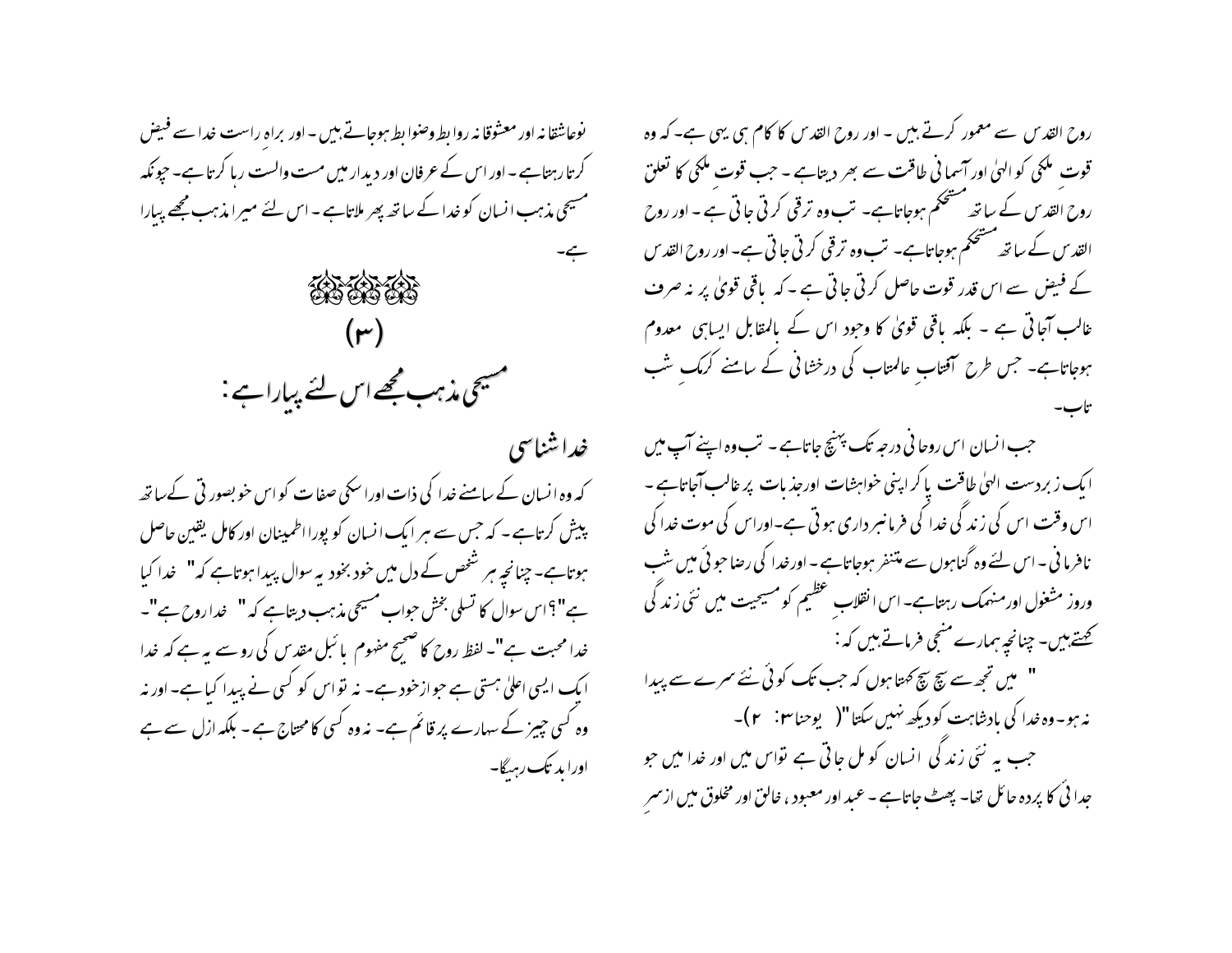یعنی دوسری صفت به بتلائی که خداایک ہے۔اس کا کوئی سٹریک وسا جھی نہیں۔ وہ اپنی ذات وصفات میں وحدہ لائٹریک ہے۔ پھر خدا کی تبیسری صفت پہ بتائی ہے۔ کہ وہ ازلی وابدی خداہے۔چنانچہ لکھاہے کہ : " بارب پشت درپشت توسی ہماری پناہ گارہاہے۔اس سے پیشتر کہ پہاڑ پیدا ہوئے پا زمین اور دنیا کو نونے بنایا- ازلی وابدی خدا ہے-ازل سے ابد تک توسی خدا ہے"(زبور • ۹ : ۱ ، ۲)۔ خدا کی وحدا نہت جس زور کے ساتھ پائبل مقدس ہمیں سکھاتی ہے۔ اس اس کامقابلہ کوئی دوسری کتاب نہیں کرسکتی۔حصرت موسیٰ کی معرفت حبو دس احکام خدانے دیئے ہیں۔اس میں پہلا حکم یہ ہے کہ : " خداوند تیرا خدا میں ہوں۔ میرے حصور تو عنیر معبودوں کو نہ باننا"(خروج ۲۰ : ۲)خدا کی وحدانیت پر پائبل مقدس میں ہزار سے زائد آئتیں موجود بیں۔ لیکن جس وحدت کو پائبل مقدس پیش کرتی ہے۔ یہ وہ وحدت نہیں ہے۔حبو فرصی وحدت ہو۔ یا ئبل مقدس خدا کی حیوتھی صفت یہ بتا تی ہے کہ وہ ہمہ جا حاصر ۖ وناظر ہے۔ چنانچہ زبور نویس فرماتے ہیں کہ: " اگر آسمان پر حِرْحصہ جاؤں نو نو وہاں ہے۔ اگر میں باتال میں بستر بچپاؤں نو دیکھو! نو دیکھ! نووہاں بھی ہے۔اگر میں صبح کے پر لگا کر سمندر کی انتہا میں جا بسوں - تووہاں بھی تیرا باتھ میری رہنمائی کرے گا۔ ۔۔۔ اندھیرا

خدا کی صفات مسیحی مذہب ہمیں صرف غدا کی ذات ہی نہیں بتلاتا۔ بلکہ یہ بھی نہایت وصاحت کے ساتھ بتلاتاہے کہ خدا کن صفات سے متصف ہے۔ چنانچہ پائىل مقدس مىن لىھاہے كہ :-" خدانے ابتدامیں زمین وآسمان کو پید اکیا" (پیدائش ا $( + )$ ۔ اس میں بہ فرما یا کہ وہ خالق ہے۔ یعنی تمام دید فی ونادید فی مخلوقات کو اس نے خلق کیا ہے۔ پائبل مقدس نے سب سے اول خدا کی اس صفت کو اس لئے پیش کیاہے۔ کہ ان لوگوں کے خیالات کی اصلاح ہوجائے۔ حو اپنی ہستی پر ا ترانے بیں اور ملحدا نہ عقائد کی پیروی کرکے ایک اعلیٰ ہستی کے آگے دعا اور التحا کرنے کواپنی بے عزتی سمجھتے ہیں۔ یاخدا کو نومانتے ہیں۔لیکن اس کوایک تنکے کا خالق بھی نہیں مانتے۔ پس تاوقتیکہ ہم خدا کو حقیقی معنوں میں خالق نہ مان لیں۔ اس وقت تک نہ تو ہم اس کی عبادت کرسکتے ہیں۔ اور نہ ہی اس کے احکام کے آگے سر تسلیم خم کرسکتے ہیں - پھر اس سوال کا کہ" گننے خدا ہیں ؟ یا ئبل مقدس به حواب دیتی ہے کہ :-" سن اے اسمرائیل خداوند ہمارا خدا ایک ہی خدا ہے"(استشنا ٢ :  $\mathcal{L}(\mathbf{r})$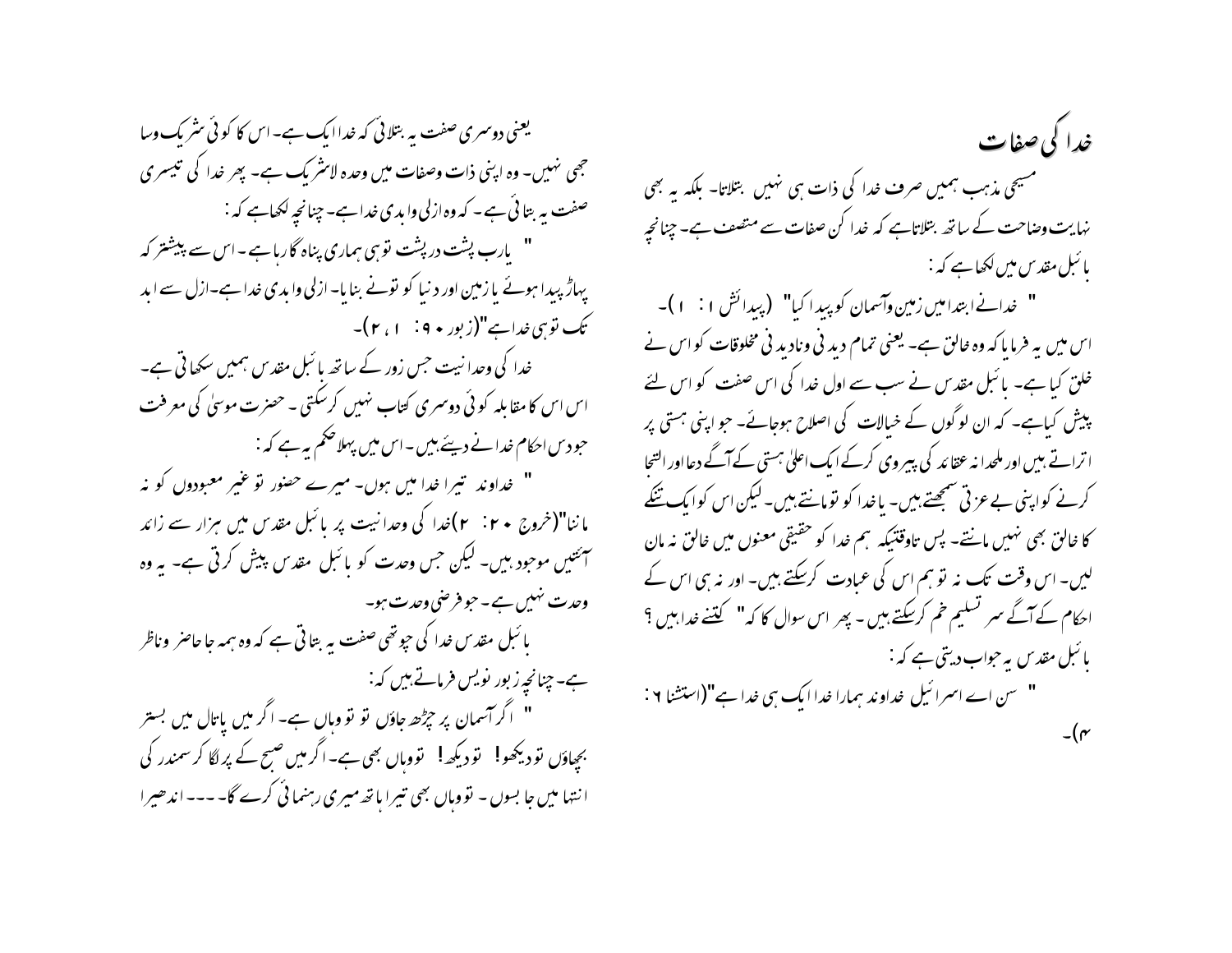میں نہیں آئیں بتاتا ہوں۔۔۔۔۔ میں اپنی ساری مرضی پوری کرونگا۔۔۔۔ میں نے اس کاارادہ کیا۔اور میں ہی اس کو پورا کرونگا "۔ ان آبات میں خدا کو وحدہ لائشریک ، بے مثل ، ازلی ، ایدی، عالم الغیب ، قادر مطلق اورصاحب ارادہ کہاہے۔ عالم الغیب کے معنی یہ بیں کہ خدا ان تمام یا نوں کوحواس وقت تک واقع نہیں ہو ئی بیں خوب جا نتا ہے۔خدا کی صفت کی صداقت اس امر پر موقوف ہے۔ کہ اس کے کلام میں پیشگو ئیاں ہوں۔ اور وہ پیشگو ئیاں اسی طرح واقع ہو تی جائیں جس طرح کہ ان کی ترتیب کا اقنصا ہے۔ پائبل مقدس میں قریباً حیھ سو پیشگوئیاں ہیں۔ حن میں سے سب اپنے اپنے موقع پر پوری ہورہی بیں -اور آئندہ پوری ہو کر رہینگی-مثلاً ابراہیم کی نسل کے بڑھ جانے کی بنی اسمرائیل کے مصر میں جانے اور واپس آنے کی ۔ بنی اسرائیل کی اسپری اورا ن کی ربائی کی پیشگوئیاں - پابل کی بربادی اورسکندر کی فتح مندی وعنیرہ کی پیشین گوئیاں - اور ہمارے منجئی کے متعلق ۵۴ پیشینگو ئیاں بیں۔ حولفظ بلفظ پوری ہوئیں۔ پس مسیحیت کیا ہے۔ وہ خدا شناسی کامنسج اور مخزن ہے۔

ثبوت وجود خالق مسیحی مذہب کی ایک بڑی خوبی یہ ہے کہ وہ خدا کا وحود حبیراً منوانا نہیں چاہتا ہے۔ بلکہ خدا کے وحود کے لئے سینکڑوں دلائل پیش کرتاہے۔ کسی

بھی تجھ سے چھپا نہیں سکتا - بلکہ رات بھی دن کی مانند روشْن ہے- اندھیرا اوراجالادو نوں يکساں بين"(زبور ١٣٩٩ : - ١٢ )-پائبل مقدس بتا تی ہے۔ کہ خدا قادر مطلق ہے - چنانچہ لکھاہے کہ " یہ آدمیوں سے نو نہیں ہوسکتا۔مگر خداسے سب کحچھ ہوسکتاہے (متی ۱۹ : ۲۹ )۔ پھرلکھاہے کہ: " اور خداو ند ہمار اقادر مطلق مادشاہی کرتاہے"(مکاشفات ۹٪ ۲) نیزلکھاہے کہ : " خداوند خدائے رحیم اورمہر بان قہر کرنے میں دھیمااور شفقت اور وفاميں عني – سزاروں پر فصل كرنے والا گناه اور تقصير اورخطا كا بخشخے والا۔ ليكن وہ مجرم کو ہر گز بری نہیں کریگا۔ بلکہ پاپ دادا کے گناہ کی سمزا ان کے بیٹول اور پو توں کو تیسری اور حیوتھی پشت تک دیتاہے "(خروج نہ ۲۰ : ۲ تا ۷ے)۔ اس میں خدا کورخیم ، مهر بان ، فیض دوز کارب – بخشنده عادل اور قہار بتلایاہے۔ زبور • ۹ میں خدا کا لاتیدیل اور زبور ۸: ۱ میں خدا کو پرورد گار کھا پھريسعياه ٢ ٢، ٩ تا ١١ ميں لکھاہے۔ کہ " میں خدا ہوں اور کوئی دوسمرا نہیں۔ میں خدا ہوں۔ اورمجھ سا کوئی نہیں حو ابتدا ہی سے انحام کی خبر دیتاہے اور امام قدیم سے وہ یا تیں حواب تک وقوع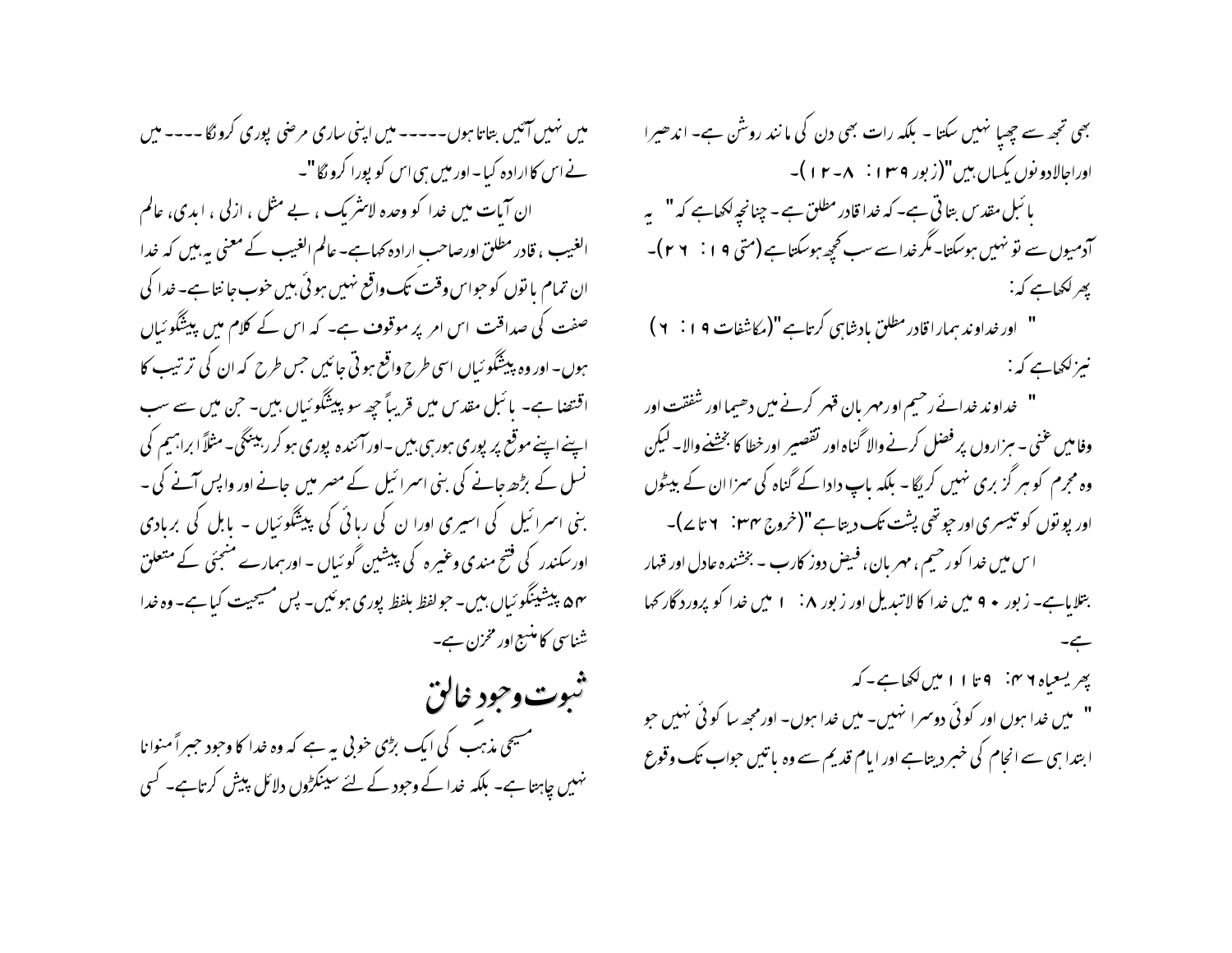خوش ہوتاہے ۔ وہ آسمان کی انتہا سے لکتا ہے ۔ اور اس کی گشت اس کے دوسرے کناروں تک ہوتی ہے"(زبور ۹ : ۱ تا ۲)۔ یعنی آسمان ، فضا، دن ، رات ، آفتاب اورا سکے اثرات سے خدا کا وحود ثابت ہے۔ کہ یقیناً ان کا کوئی بنانے والاہے ۔ اسی طرح حصرت ایوب بھی مصنوعات اور مخلوقات کو پیش کرکے خدا کے وحود کا شبوت دیتے ہیں۔ کہ :-" وہ (خدا ) یہاڑ کو ہٹا دیتا ہے اورانہیں پتہ بھی نہیں لگتا- وہ اپنے قہر میں انہیں الٹ دیتا ہے ۔ وہ زمین کواس کی جگہ سے بلادیتا ہے ۔ اور اس کے ستون کا نپسے لگتے ہیں۔ وہ آفتاب کو حکم کرتاہے ۔ اور وہ طلوع نہیں ہوتا - ---اس نے بنا النعش اور دیار اور ثرُ یا اور جنوب کے برُحبوں کو بنا یا۔۔۔۔۔ اور بے شمار عجائب کرتاہے"(ایوب 4 نہ ۵ تا • ۱ )۔ یعنی وه پهاڑوں، احرام سماوی ، آفتاب ، ماہتاب، سیار گان، سمندر اوراس کی لہروں ، بنات النعش اور عجا ئیات بُرج جبار وعنیر ہ کو پیش کرکے گھتے ہیں کہ بتاؤ یہ کس نے بنائے؟ اس سے ثابت ہوتاہے - کہ د نیا ومافیہا کا ایک خالق صرور ہے۔ جس کا کو ٹی ساجھی نہیں ۔ وہ اپنی ذات وصفات میں کسی کا محتاج اور دست نگر نہیں ہے۔

شے کی ہستی ثابت کرنے کے دو طریقے ہیں۔ یعنی انی ولمی۔انی کے معنے یہ بیں کہ بنا ئی ہوئی چیزوں سے بنانےوالے کاوجود ثابت کرنا- مثلاً کھیں گ جل رہی ہو اور آپ دور ہوں تو دھوئیں کودیکھ کر آپ یقین کے ساتھ کھہ سکتے ہیں۔ کہ وہاں آگ جل رہی ہے یا کسی تصویر کو دیکھ کرآپ فی الفور اس کا یقین کرینگے۔ کہ بہ تصویر خود بخود نہیں بنی ہے۔ بلکہ اس کا کوئی بنانے والا صرور ہے۔ یہی سیدھا راستہ ہے جو خدا کی ہستی سمجانے کے لئے پائبل مقدس نے اختیار کیا ہے۔رومی اور یونانی <sup>پ</sup>ت پرتھے - اوران کو اپنے علم اور فلسفہ پر بڑا ناز تھا-مقدس یولوس ان کولکھتے ہیں کہ :-" خدا کی اندیکھی صفتیں یعنی ازلی قدرت اور الوہیت دنیا کی پیدائش کے وقت سے بنائی ہوئی چیزوں کے ذریعہ سے معلوم ہو کر صاف نظر َ آتی بیں۔ یہاں تک کہ ان کو تحیجہ عذر یاقی نہیں"(رومیوں ۱ : • ۲)۔ "حصرت داؤد احرام سماوی سے خدا کا ثبوت دیتے ہوئے فرماتے ہیں کہ " آسمان غدا کا جلال ظاہر کرتاہے اور فضا اس کی دستکاری دکھا تی ہے ۔ دن سے دن بات کرتا ہے اور رات کورات صحمت سکھا تی ہے۔ نہ بولنا ہے نہ کلام۔ نہ ان کی آواز سنا ئی دیتی ہے – ان کا سرُ ساری زمین پر اور ان کا کلام د نیا کی ا نتہا تک پہنچاہے۔ اس نے آفتاب کے لئے ان میں خیمیہ لگا ماہے۔ حبود لہے کی ما نند اپنے خلوت خانے سے لُکلتاہے ۔ اور پہلو ان کی طرح اپنی دوڑ میں دوڑنے کو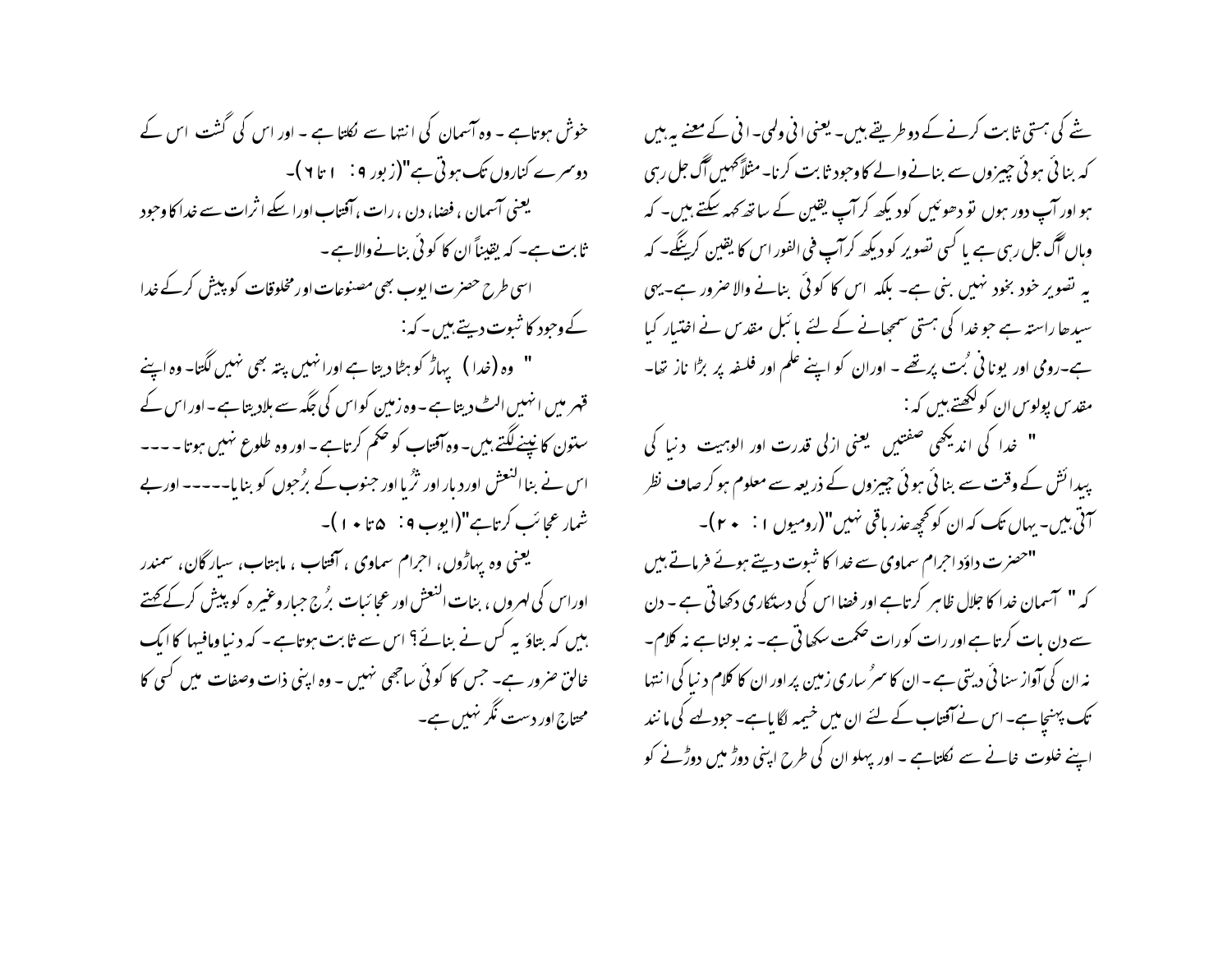اس سے یہ مطلب نہیں کہ خدا مجتم ہے۔ بلکہ یہ کہ حوصفات خدامیں حقیقی طور پر یا ئی جا تی بیں۔وہ ظلی طور پر انسان میں موجود بیں یعنی انسان میں عقل، فراست، سماعت، بصارت وعنیر ه جتنی احیمی صفات، بین – وه خدا کی صفات کے عکس بیں۔انسان خدا کی صفات کا آئیبنہ ہے۔انسان دیکھتاہے اور خیال کرتاہے۔ کہ میرا بنانےوالامجھے بہتر دیکھتاہے۔انسان سنتاہے۔وہ خیال کرتاہے۔ کہ میراخالق صرور مجھ سے بہتر سنتاہے۔مجھ میں زندگی ہے۔ گر میرے صانع میں پھمل ترین زند گی۔صرف یہی نہیں بلکہ خدانے سطح زمین کی ہر ایک چیز پرانسان ہی کوحکومت کرنے کااختیار دیاہے۔کہ: بېلو،اور بڑھواور زمین کومعمور ومحکوم کرو-اور سمندر کی مجعلیوں او رہوا کے پر ندوں اور کل جا نوروں پر حوزمین پرچلتے ہیں اختیار رکھو"( پیدائش ۱ :  $-(r<sub>A</sub>)$ 

گوپا کہ انسان اس کرہ زمین پر خدا کا خلیفہ اور نا ئب ہے۔ مسیحی مذہب معاسرت ، سیاست اور تمدن کی انتہائی تعلیم دیتاہے۔ جس کامغزااور اصول متی کی انجیل یانجویں باب سے ساتویں باب کے آ*خر* تک مرقوم ہے۔ معائثرت کے اصول وہ بتاتے نے - کہ دنیا اس سے آگے جاہی نہیں سکتی ۔ بتا پا کہ حجگڑوں اور فسادوں کوروک دواور بہترین اصول اس کے لئے يە قرار د پا كە :

ان تمام دلائل عقلیہ کے بعد بائبل مقدس کھتی ہے کہ : " احمقَ كہتاہے كہ خدا نہيں ہے "(زبور ١٢ : • ١)۔ جو شخص ہے تمام صفات ولوازمات قانون فطرت کے انتظامات تر تیب وبند وبست کو دیکھ کر بھی بہ کھتاہے کہ " خدا نہیں ،وہ احمق ہے۔خود مخلوقات خدا کی ذات پر گواہی دے رہی ہے - پس با ئبل مقد س حقیقی معنوں میں خدا شناسی کا منسج ہے۔ اور عجیب فلسفبانہ طور پر عرفان الهیٰ کی تعلیم دیتی ERS ERS ERS مسیحی مذہب مجھے اس لئے پیارا ہے : ا نسانی قدرومنزلت که وه انسان کوایک معمول اور پس یاافتاده مخلوق نهیں – بلکه اس کو اسٹراف المخلوقات اورالهیٰ پر نو کاعکس بتلاتاہے۔چنانچہ لکھاہے۔ کہ: " خدانےانسان کواپنی صورت پر پیدا کیا"۔(پیدائش ۱: ۲۷)۔